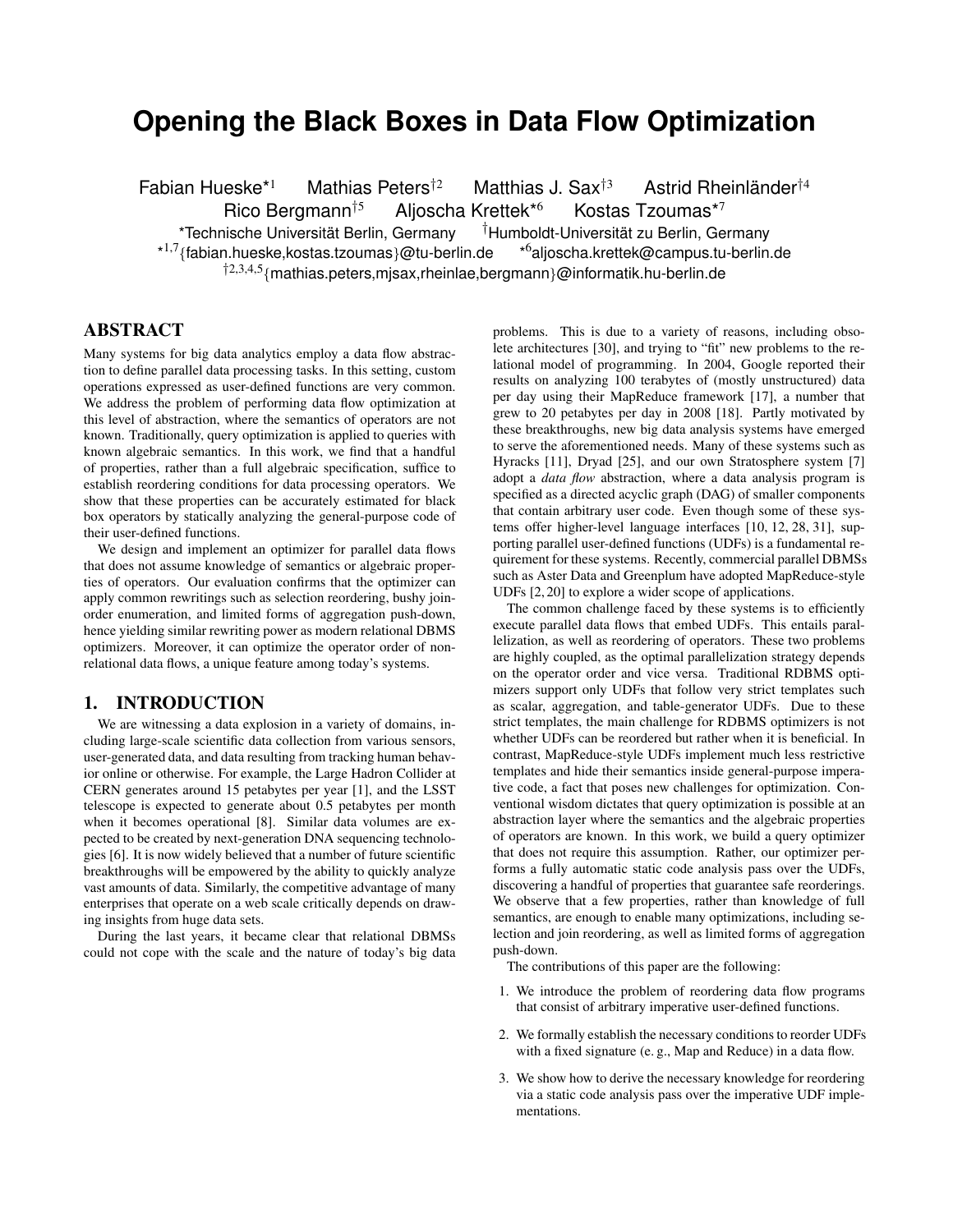- 4. We design and implement a query optimizer for this setting. In particular, we present a novel plan enumeration algorithm that does not use algebraic properties.
- 5. We implement the above concepts in the Stratosphere system [4], and conduct an extensive experimental study.
- 6. Our experimental results show that we can reproduce most reorderings done by traditional query optimizers in relational queries such as join and selection reordering and some forms of aggregation push-down. Further, our system can automatically find optimal plans for non-relational tasks *without* being informed a priori about the semantics of the operators.

While we present our optimizer in the context of the Stratosphere system, the results presented in this paper are applicable to a variety of parallel data flow systems that use imperative UDFs.

The remainder of this paper is organized as follows. Section 2 presents background material on Stratosphere's architecture, data model, and programming model. Section 3 introduces the problem by means of an example, and outlines the salient points of our solution. Section 4 delves into the details, and presents formal proofs for rewriting operators. Section 5 shows how to derive the information required by the optimizer using static code analysis. Section 6 presents the design of our query optimizer, including the plan enumeration algorithm. Section 7 presents our experimental study. Finally, Section 8 presents related work, and Section 9 concludes and offers research directions.

# 2. BACKGROUND: STRATOSPHERE

### 2.1 System Architecture

The Stratosphere system consists of two distinct components: The Nephele execution engine [7, 32], and the PACT compiler [7]. The user writes data analysis tasks in Java by providing first-order functions for a fixed set of second-order functions called Parallelization Contracts (PACTs, see Section 2.3 for details). The PACT compiler is responsible for translating the user-defined program into an efficient DAG data flow program, which is then deployed and executed by the Nephele engine. During compilation, the PACT compiler can exploit some declarative aspects of the PACT program in order to make cost-based decisions similar to a relational DBMS query optimizer, i. e., it decides on data shipping and local execution strategies for operators [7]. For example, the PACT compiler chooses between a partitioning, replication, or combined strategy for a parallel join (which is specified using the Match second-order function in the PACT programming model). The work described in this paper enables the PACT compiler to reorder operators in the data flow, in addition to choosing parallelization strategies.

#### 2.2 Data Model

Stratosphere has recently migrated from a key-value pair data model to a record data model. The reasons for the new data model are twofold: First, it increases end-user productivity by allowing the programmer to work with more structured data rather than coalescing the data to a single value at every step of the data analysis program. Second, the new data model exposes more knowledge about the data analysis task to the compiler, making several new optimizations possible. For example, the optimizations presented in this paper would be rather limited if a simple key-value data model was used.

We define a *data set* as an unordered list of records, and denote it by  $D = [r_1, \ldots, r_n]$ . A record is an ordered tuple of values,  $r =$  $\langle v_1, \ldots, v_m \rangle$ . The semantics of the values, including their type is left to the user-defined functions that manipulate them. We define two data sets  $D_1, D_2$  as equal (denoted as  $D_1 \equiv D_2$ ) when there exist two orderings of their records, such that  $D_1 = [r_{11}, \ldots, r_{1n}],$  $D_2 = [r_{21}, \ldots, r_{2m}], n = m$  and  $\forall i = 1, \ldots, n : r_{1i} \equiv r_{2i}.$ Two records  $r_1 = \langle v_{11}, \ldots, v_{1n} \rangle$  and  $r_2 = \langle v_{21}, \ldots, v_{2m} \rangle$  are equal  $(r_i \equiv r_2)$  iff  $n = m$  and  $\forall i = 1, \ldots, n : v_{1i} = v_{2i}$ .

#### 2.3 Programming Model

The PACT programming model [7] is a generalization of the MapReduce programming model [17]. A PACT program is a directed acyclic data flow composed of data sources, data sinks, and operators. An operator consists of a second-order function and an associated first-order user-defined function (UDF). In addition, some second-order functions require the specification of special (possibly composite) "key" fields. The first-order UDF can emit an arbitrary number of output records per invocation, possibly with modified value types. The second-order function defines how the input data set is partitioned into *groups* and applies the first-order function to each group independently. Hence, groups are processed in a data-parallel fashion possibly on different nodes without incurring communication overhead. Thereby, the type of the secondorder function defines the parallelization opportunities for a given operator.

There are currently five second-order functions (called PACTs) implemented in Stratosphere: Map, Reduce, Cross, Match, and CoGroup (see Figure 1). The Map function dictates that every input record forms an individual group. The Reduce function dictates that a group exists for every unique value of the key attribute in the input data set, and contains all records with the particular key value. The Cross, Match, and CoGroup second-order functions are used to define binary operators. The Cross function forms a group from every pair of records in its two inputs, similarly to forming a distributed Cartesian product of two sets. The Match function forms a group from every pair of records in its two inputs, only if the records have the same value for the key attribute. Match is therefore similar to an equi-join. Finally, the CoGroup function forms a group for every value of the key attribute (from the domains of both inputs), and places each record in the appropriate group depending on the key value of the record.

More formally, assume two input data sets  $R = [r_1, \ldots, r_N]$ and  $S = [s_1, \ldots, s_M]$ . The Map PACT is defined as

$$
\text{Map}: R \times f \to [f(r_1), \dots, f(r_N)]
$$

where  $f$  is the user-defined first-order function of Map. The Reduce function is defined as

Reduce : 
$$
R \times f \times K \rightarrow [f(r_1^{k_1}, \ldots, r_{n_1}^{k_1}), \ldots, f(r_1^{k_l}, \ldots, r_{n_l}^{k_l})]
$$

where K is a set of attributes of  $R$  called the key, the active domain of K in R is  $\{k_1, \ldots, k_l\}$ , and for record  $r^k$  it holds that  $r.K = k$ . Note that the UDF  $f$  of a Reduce function operates on a list of input records. The Cross and Match functions are defined as

Cross: 
$$
R \times S \times f \rightarrow [f(r_1, s_1), f(r_1, s_2), \dots, f(r_N, s_M)]
$$

$$
\text{Match}: R \times S \times \mathsf{K} \times \mathsf{F} \times f \rightarrow [\{f(r, s) | r. \mathsf{K} = s. \mathsf{F}\}]
$$

where K and F are the keys of the Match function for  $R$  and  $S$ respectively. The CoGroup function is defined as

$$
\begin{aligned}\n\text{CoGroup}: R \times S \times \mathsf{K} \times \mathsf{F} \times f &\rightarrow \\
[f(r_1^{\mathsf{v}_1}, \dots, r_{n_1}^{\mathsf{v}_1}, s_1^{\mathsf{v}_1}, \dots, s_{m_1}^{\mathsf{v}_1}), \dots, f(r_1^{\mathsf{v}_l}, \dots, r_{n_l}^{\mathsf{v}_l}, s_1^{\mathsf{v}_l}, \dots, s_{m_l}^{\mathsf{v}_l})]\n\end{aligned}
$$

where the combined active domain of K and F is  $\{v_1, \ldots, v_l\}$ .

We distinguish between PACTs whose UDF is called with exactly one record per input (Map, Match, and Cross) as argument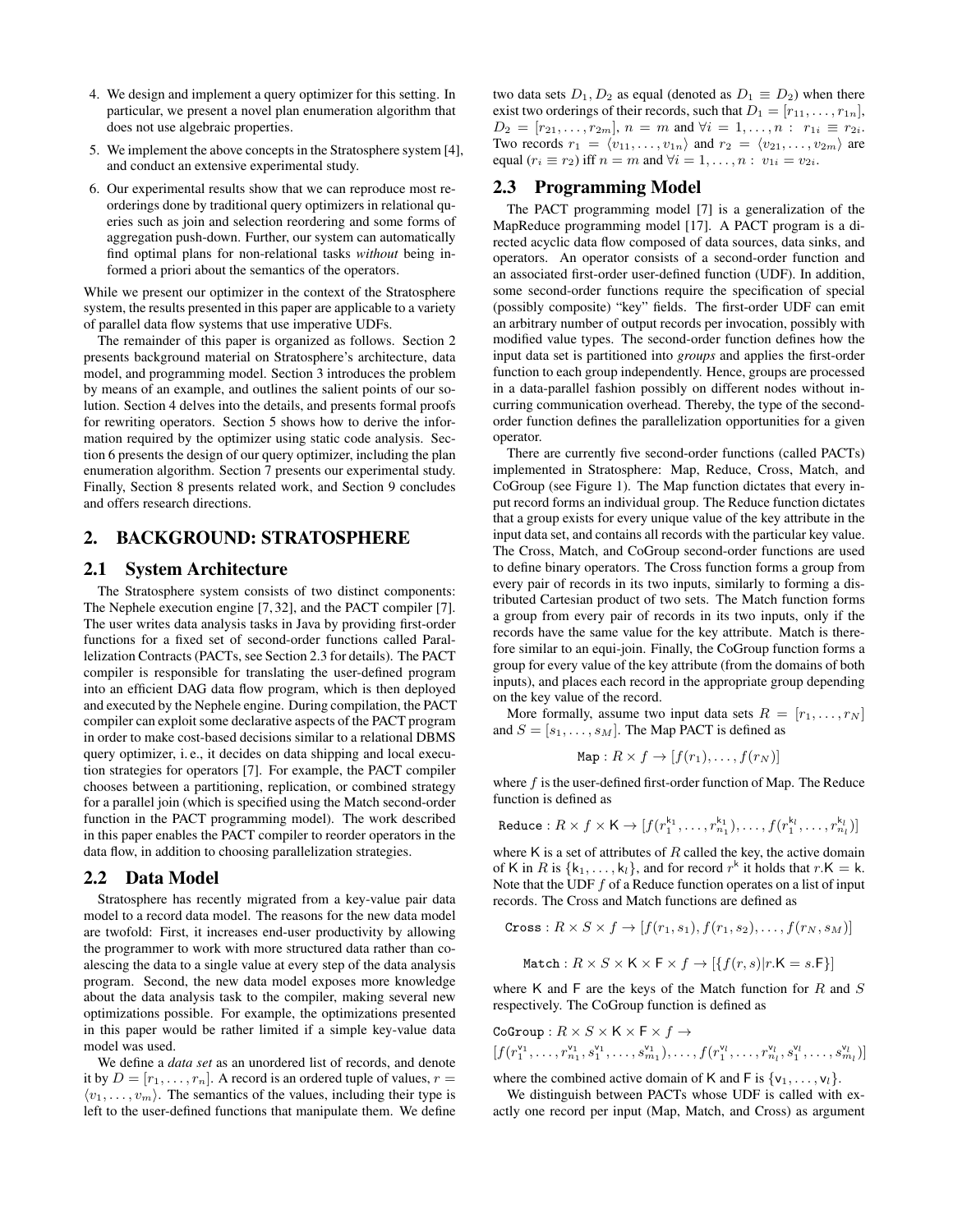

Figure 1: (a) Map, (b) Reduce, (c) Cross, (d) Match, and (e) CoGroup second-order functions.

and PACTs whose UDF is called with a list of records per input (Reduce and CoGroup). We call the former *record-at-a-time (RAT)* operators, and the latter *key-at-a-time (KAT)* operators. For the latter, we refer to all input records of data set  $D$  with a specific key value k as a *key group* Dk.

### 3. A REORDERING EXAMPLE

We address the concrete problem of optimizing PACT programs, in which the algebraic properties of first-order functions are not known. Our solution proceeds in three steps: First, in Section 4, we establish the necessary conditions to reorder PACT operators. At this stage, we treat the UDFs of operators as black boxes. Our key insight is that a few properties, rather than full semantics, suffice to establish many reordering conditions. Next, in Section 5, we show how to safely approximate these properties, by "opening" the black box operators via a static code analysis pass over their code. Finally, in Section 6, we show how to enumerate plans when the concept of algebraic expressions does not apply. We first demonstrate the salient points of our complete solution with an example.

Assume a PACT program  $P$  that consists of three Map operators with first-order functions  $f_1$ ,  $f_2$ , and  $f_3$  interconnected as follows:

$$
P:I\to \mathtt{Map_1}\to \mathtt{Map_2}\to \mathtt{Map_3}\to O
$$

The input data set I contains two integer attributes  $\langle A, B \rangle$ . The first function  $f_1$  replaces B with |B|. The second function  $f_2$  emits all records for which  $A > 0$  and filters the rest of the records, and the third function  $f_3$  replaces A with the sum  $A + B$ . For example, with input record  $i = \langle 2, -3 \rangle$ , the data flow is

$$
\langle 2, -3 \rangle \to f_1 \to \langle 2, 3 \rangle \to f_2 \to \langle 2, 3 \rangle \to f_3 \to \langle 5, 3 \rangle
$$

while with input record  $i' = \langle -2, -3 \rangle$  the data flow is

$$
\langle -2, -3 \rangle \to f_1 \to \langle -2, 3 \rangle \to f_2 \to \bot \to f_3 \to \bot
$$

where  $\perp$  represents the empty list.

Consider now the alternative plan  $P'$  where the order of  $\text{Map}_2$ and  $Map_1$  is inverse:

$$
P':I\to \mathtt{Map_2}\to \mathtt{Map_1}\to \mathtt{Map_3}\to O
$$

The data flow for records  $i$  and  $i'$  is

$$
\langle 2, -3 \rangle \to f_2 \to \langle 2, -3 \rangle \to f_1 \to \langle 2, 3 \rangle \to f_3 \to \langle 5, 3 \rangle
$$
  

$$
\langle -2, -3 \rangle \to f_2 \to \bot \to f_1 \to \bot \to f_3 \to \bot
$$

Observe that the order of  $\texttt{Map}_1$  and  $\texttt{Map}_2$  does not influence the output data set O. Therefore, for input  $I = [i, i']$ , these two operators can be safely reordered. In fact, if  $f_2$  filters a significant portion of the records in  $I$ , this reordering is desirable. On the other hand,  $f_1$ and  $f_3$  cannot be further reordered without changing the result:

$$
\langle 2, -3 \rangle \to f_2 \to \langle 2, -3 \rangle \to f_3 \to \langle -1, -3 \rangle \to f_1 \to \langle -1, 3 \rangle
$$

We generalize this concept in a safe manner without knowing the semantics of the operators. Our key insight is that *reasoning about the "conflicts" in the data flow suffices to establish reordering conditions*. For example, we do not need to know whether  $f_3$ 

computes  $A + B$  or  $A \cdot B$ . We only need to know that  $f_3$  replaces the first field of its input record with a new value, which conflicts with  $f_2$  using the first field of its input record to potentially filter some records. We can therefore establish that these operators "conflict" on A, and cannot be reordered. This holds only if *the execution path of a UDF is uniquely determined by its input data*, i. e., communication between functions except via the explicitly defined data channels of the data flow program (e. g., shared memory or other forms of communication) is prohibited. We assume this restriction throughout this paper.

We define a *read set*  $R_f$ , and a *write set*  $W_f$  for each operator with respect to its UDF f. These sets are defined over *attributes* that need to be extracted from the plan. In our example plan, we have two attributes A, B, that form the so-called *global record*  $A = \{A, B\}$ . The read set of an operator contains all attributes that *might influence the operator's output*. The write set of an operator contains all attributes *whose values change with an application of the operator*. We formalize these concepts in Section 4. Two operators "conflict" on an attribute if the attribute is contained in both operators' write sets, or in one operator's read set and the other's write set. For example, operator  $f_1$  has  $R_{f_1} = \{B\}$ , and  $W_{f_1} = \{B\}$ , and operator  $f_2$  has  $R_{f_2} = \{A\}$ , and  $W_{f_2} = \emptyset$ . These operators do not conflict, and can therefore be reordered.

The next challenge we address is how to derive read and write sets among other necessary properties. In Section 5 we present an algorithm that *estimates* these properties using a static code analysis (SCA) pass over the code of the first-order functions. Assume the code of the three example first-order functions shown below in the form of 3-address code [5] where the UDFs access fields A and B by their positions (0 and 1 respectively) in the input record:

| 20: f2(InputRecord \$ir) | $23:$ $for:=$ copy $($ir)$  |
|--------------------------|-----------------------------|
| 21: $a:=getField($ir,0)$ | $24:$ emit $(\text{for})$   |
| 22: if (\$a<0) goto 25   | 25: return                  |
| 10: f1(InputRecord \$ir) | 30: f3(InputRecord \$ir)    |
| 11: $b:=getField($ir,1)$ | $31:$ \$a:=getField(\$ir,0) |
| 12: $for: = copy(\$ir)$  | $32:$ \$b:=getField(\$ir,1) |
| 13: if (\$b>=0) goto 16  | $33:$ \$sum:=\$a+\$b        |
| $14:$ \$b:=-\$b          | $34:$ \$or=copy $($ir)$     |
| 15: setField(\$or,1,\$b) | 35: setField(\$or,0,\$sum)  |
| $16:$ emit $(\$or)$      | $36:$ emit $(\$or)$         |
| 17: return               | 37: return                  |

The instructions with labels 10 to 17 are the code of function  $f_1$ , with labels 20 to 25 of  $f_2$ , and with labels 30 to 37 of  $f_3$ . Consider for example the code of function  $f_2$ . Recall that  $f_2$  filters records with negative values for attribute  $A$ . We can automatically detect that  $A \in \mathsf{R}_{f_1}$  by collecting all getField statements (in this case instruction 21), and determining whether the temporary variables introduced (in this case \$a) are used in the function's code. In our example, instruction 22 uses the value of \$a in a condition, so we conclude that field 0 of the input record is part of the read set. In the same way, we can detect that  $A \in W_{f_3}$  by looking at instruction 35, which potentially changes the value of field 0. We can thus conclude that  $f_2$  and  $f_3$  conflict on field 0, and cannot be re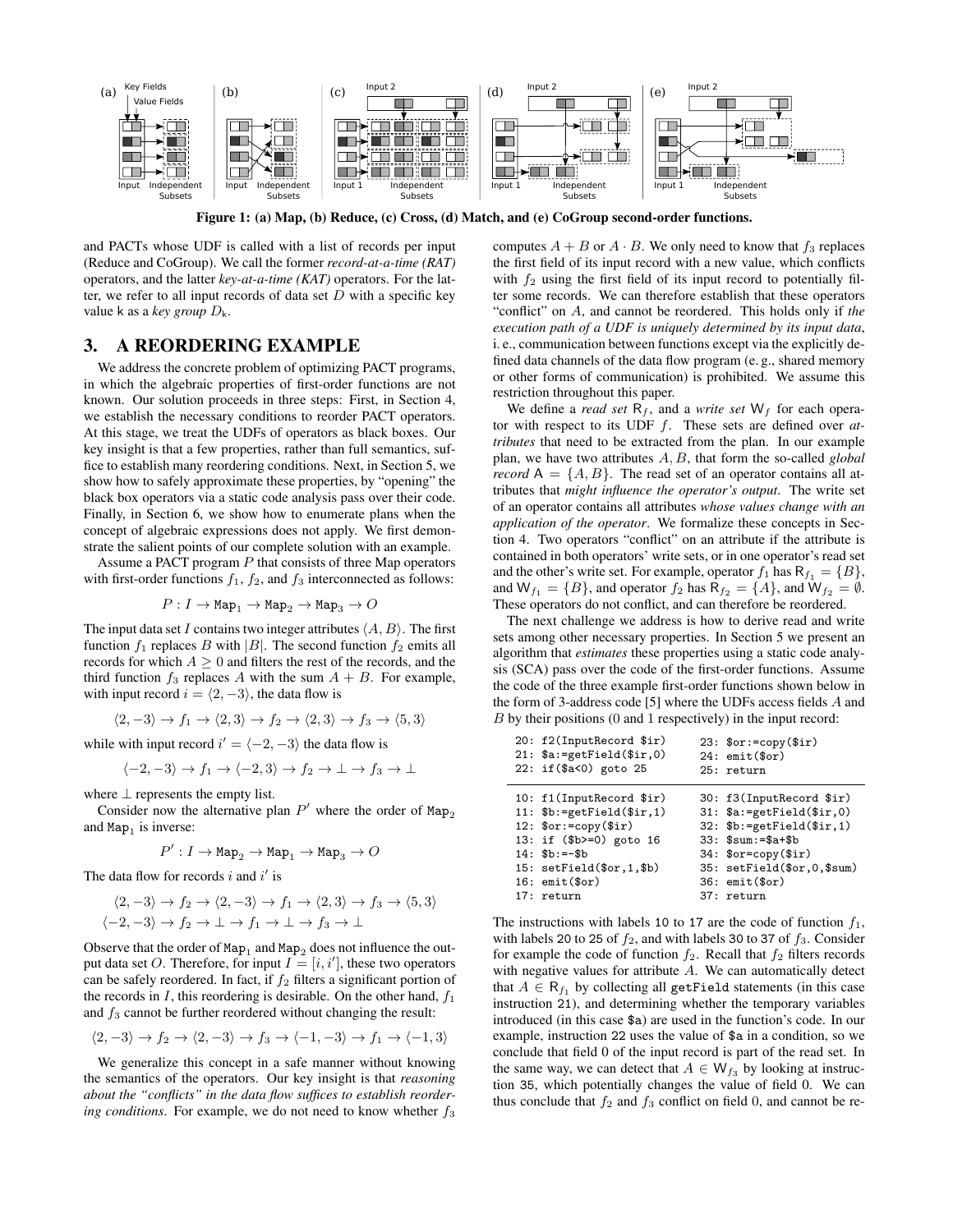ordered. This estimation is conservative, but safe. It results in a set of reorderings that all produce the same query result, but it might miss valid reorderings. For example, assume that the input data set I contains only values with  $A > 0$ . Then, instructions 22 and 23 of function  $f_2$  will never be executed, and in fact,  $f_2$  and  $f_3$  can be reordered. However, this is something that cannot be detected by static code analysis, and this reordering will be prohibited by our system.

# 4. CONDITIONS FOR REORDERING

# 4.1 Definitions

The user-code of operators accesses record attributes by static field indices. However, the reordering of two operators can cause changes of the mapping of field indices to attributes. Since the user-code assumes the original mapping, it is essential to avoid that attributes are accessed by wrong indices in order to preserve the original semantics of the data flow. For this purpose, we define the *global record* as a collection of every attribute that is accessed by any operator in the execution plan. Thus, the global record includes every attribute of the input data sets as well as the attributes that are created by operators at some stage of the execution plan.

Definition 1. The global record A is a unique naming of all base and intermediate attributes in the data flow. In addition, we define a *redirection map*  $\alpha(D, n)$ , which maps every field index  $n \in \mathbb{N}$  of every data set  $D$  (base or intermediate) to the corresponding entry in the global record A.

Next, we formally define the read and write sets. Denote by D the attributes of data set  $D$ , and by  $\#D$  the number of attributes of D. The write set  $W_f$  of an operator with first-order function f contains the attributes whose value might change after applying f.

**Definition 2.** An attribute A belongs to the write set  $W_f$  of an operator with UDF  $f$ , input  $I$ , and output  $O$  iff:

(1) 
$$
A = \alpha(O, m), m > #1
$$
, or  
(2)  $A = \alpha(I, n), \exists i \in \text{Instantces}(I) : \exists o_i \in f(i) : o_i[n] \neq i[n]$ 

The definition captures the fact that an attribute is in  $W_f$  if it is either newly created by  $f$  (case 1 of the definition), or that there exists at least one record in the data set with a different value of this attribute after  $f$  is applied (case 2 of the definition). The above definition can be extended for UDFs that operate on multiple records. The read set  $R_f$  of an operator with user function f contains the attributes that might influence the operators's output.

**Definition 3.** An attribute  $A = \alpha(I, n)$  belongs to the read set R<sub>f</sub> of an operator with UDF  $f$ , input  $I$ , and output  $O$  iff:

$$
\exists i_1, i_2 \in \text{Instantes}(I), \forall m \neq n: i_1[n] \neq i_2[n] \land i_1[m] = i_2[m]
$$
  
(1)  $(|f(i_1)| \neq |f(i_2)|)$ , or  
(2)  $(\exists o_1 \in f(i_1), o_2 \in f(i_2), k \neq n : o_1[k] \neq o_2[k])$ 

The definition captures the fact that an attribute  $A$  can influence f's output if a change on  $A$ 's value only may produce a different output. Note that key attributes of KAT operators are always included to the read set because they directly influence the operator's result. Note that the above definitions do not use the semantics of the functions. Section 5 discusses how to approximate these sets using static code analysis of the UDFs.

Finally, we define two conditions that are necessary for reordering of operators in most cases:

**Definition 4.** Two operators with UDFs  $f_1$ ,  $f_2$  satisfy the *readonly conflict (ROC) condition* iff  $R_{f_1} \cap W_{f_2} = W_{f_1} \cap R_{f_2}$  $W_{f_1} \cap W_{f_2} = \emptyset.$ 

The ROC condition captures the fact that a UDF does not update or use attributes that another UDF updates. The ROC condition is necessary for all reorderings described in this paper. To reorder KAT operators, we additionally need the condition that key groups are preserved:

Definition 5. An operator with UDF f satisfies the *key group preservation (KGP) condition* for an attribute set  $K \subset A$  iff (1)  $\forall r \in I$ :  $|f(r)| = 1$ , or (2)  $|f(r)| < 1$ , and  $\exists F, F \subset K : \forall r, r' \in I$ :  $\pi_{\mathsf{F}}(r) = \pi_{\mathsf{F}}(r') \Rightarrow |f(r)| = |f(r')|$ 

The projection  $\pi$  of a record on a set of attributes is defined as usual. The above definition can be extended for KAT operators. The KGP condition states that function  $f$ , when applied to a set of records  $I_k$ with the same value for K, either emits or filters all these records.

# 4.2 Reordering MapReduce Programs

#### *4.2.1 Reordering Map Operators*

In Section 3 we outlined why two Map operators that satisfy the ROC condition can be reordered without changing the query result. We now prove this statement formally.

Theorem 1. Two Map operators can be reordered if their firstorder functions satisfy the ROC condition.

PROOF. Assume the two plans

$$
\begin{aligned} P:I\to\operatorname{Map}_f\to S\to\operatorname{Map}_g\to O\\ P':I\to\operatorname{Map}_g\to S'\to\operatorname{Map}_f\to O' \end{aligned}
$$

We prove that  $O \equiv O'$ . Assume a record  $i \in I$ , and let  $O_i =$  $\texttt{Map}_{g}^-(\texttt{Map}_{f}([i])), O_i'=\texttt{Map}_{f}(\texttt{Map}_{g}([i])), S_i=\texttt{Map}_{f}([i])=f(i),$ and  $S_i' = \text{Map}_g([i]) = g(i)$ . It suffices to prove  $\forall i \in I : O_i \equiv O_i'$ . We first observe that if the ROC condition holds, the global record can be partitioned as  $A = \overline{W} \cup (W_f \dot{\cup} W_g)$ , where  $\overline{A \dot{\cup} B}$  additionally implies that  $A \cap B = \emptyset$ . We define  $\pi_F(r)$  as the projection of record  $r$  to attribute subset  $F$ .

First, we prove that an invocation of  $f$  and  $g$  produces the same result cardinality in both plans:  $|f(i)| = |f(s_j)| = k$  where  $s_j \in$  $S_i'$ , and  $|g(i)| = |g(s_i)| = l$  where  $s_i \in S_i$ . Records  $s_j' \in S_i'$ are produced by applying  $g$  to  $i$ . Recall that  $g$  can only change  $W_g$  attributes, therefore  $\pi_{\overline{W} \cup W_f}(s'_j) = \pi_{\overline{W} \cup W_f}(i)$ . Observe that the execution path of  $f$  depends only on the values of attributes in  $\overline{W} \cup W_f$ . Therefore, f follows the same execution path for  $s'_j$ and i, and the cardinality of its output is the same:  $\forall s'_j : |f(i)| =$  $|f(s'_j)| = k$ . We can similarly prove  $|g(i)| = |g(s_i)| = l$ . This allows us to decompose plan  $P$  for input  $i$  as

$$
P_1: i \to f \to [s_i | i = 1, \dots, k]
$$
  

$$
P_2: s_i \to g \to [o_{ij} | j = 1, \dots, l] \forall i = 1, \dots, k
$$

and plan  $P'$  as

$$
P'_1: i \to g \to [s'_j | j = 1, ..., l]
$$
  

$$
P'_2: s'_j \to f \to [o'_{ji} | i = 1, ..., k] \forall j = 1, ..., l
$$

We will now prove that  $\forall i = 1, \ldots, k, \forall j = 1, \ldots, l : o_{ij}$  $o'_{ji}$ . We observe that  $\pi_{\overline{W}}(o_{ij}) = \pi_{\overline{W}}(o'_{ji})$  since attributes in  $\overline{W}$  are not changed by either  $f$  or  $g$ . Therefore, it suffices to prove that  $(1)$  $\pi_{W_f}(o_{ij}) = \pi_{W_f}(o'_{ji})$ , and (2)  $\pi_{W_g}(o_{ij}) = \pi_{W_g}(o'_{ji})$ . The proofs for the two cases are completely symmetric. We proceed to prove case (1).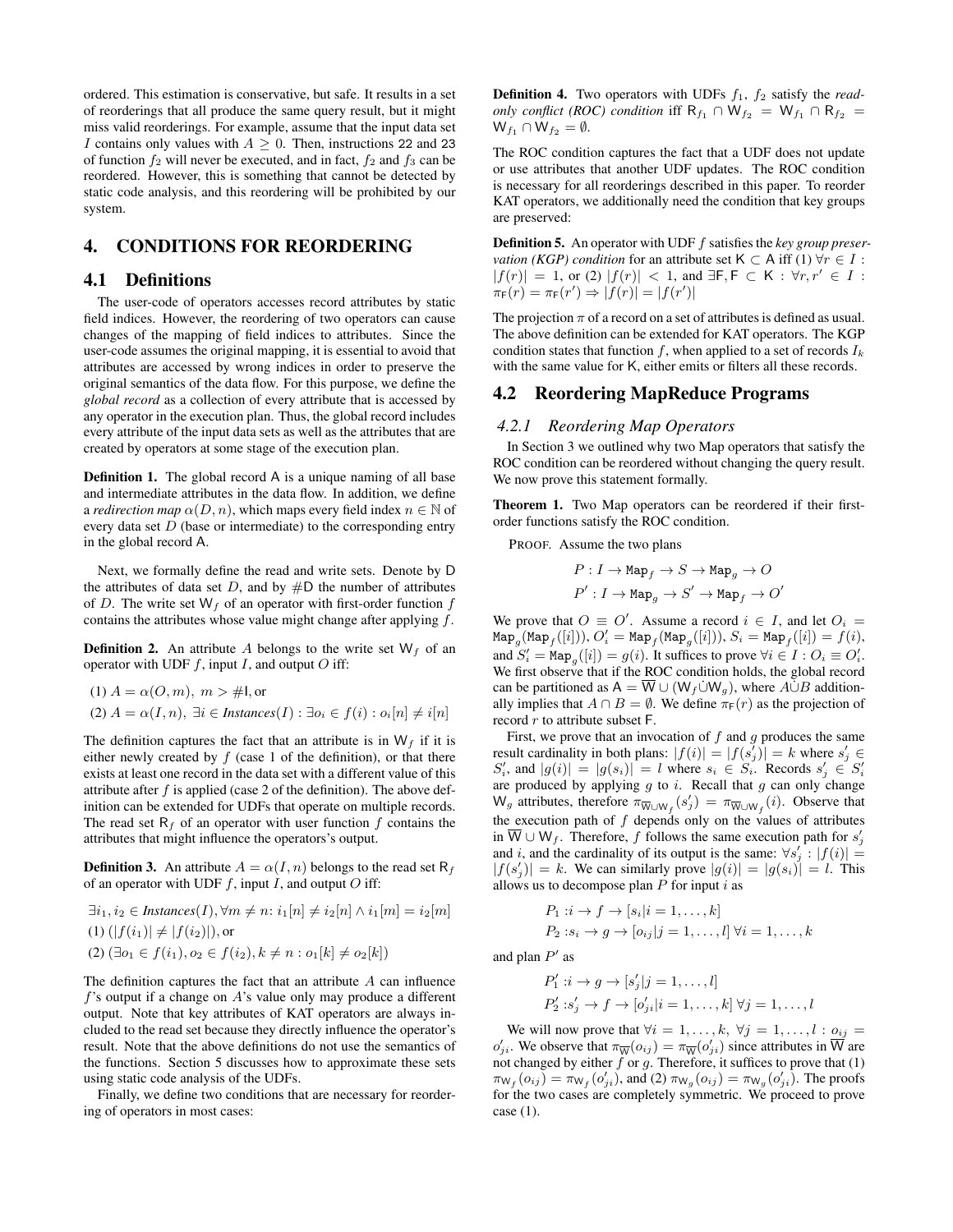From sub-plan  $P_2$  we observe that records  $o_{ij}$  are produced by applying  $g$  to records  $s_i$ . Therefore, they have the same values for all attributes that g does not change:  $\pi_{\overline{W} \cup W_f}(o_{ij}) = \pi_{\overline{W} \cup W_f}(s_i)$ . It suffices thus to prove  $\pi_{W_f}(o'_{ji}) = \pi_{W_f}(s_i)$ . Consider subplans  $P_1$  and  $P'_2$  that show the application of f to i and  $s'_j$  respectively. First, observe that  $s'_j$  comes from applying g to i, therefore  $\pi_{W_f}(s'_j) = \pi_{W_f}(i)$ . The execution path of f depends only on values of attributes in  $\overline{W} \cup W_f$ . Since  $\pi_{W_f}(s'_j) = \pi_{W_f}(i)$ , the execution of f in sub-plans  $P_1$  and  $P'_2$  will follow the same execution path. Therefore, the changes applied to  $i$  will be the same as the changes applied to  $s'_j$ . Therefore,  $\pi_{W_f}(o'_{ji}) = \pi_{W_f}(s_i)$ .  $\Box$ 

#### *4.2.2 Reordering Map and Reduce Operators*

Recall that unlike the MapReduce model, the PACT model allows arbitrary data flows containing Map and Reduce (among other) operators. Assume the plan

$$
P:I\to \mathtt{Map}_f\to S\to \mathtt{Reduce}_g\to O
$$

with input I having two attributes  $\langle A, B \rangle$ . UDF f emits all input records with odd values both of A and B. UDF  $q$  calculates the sum of  $B$  using  $A$  as key, and appends the sum as a new attribute C to all of its input records. Note that the ROC condition holds. Consider the input data set in the following example application of the plan:

$$
\begin{bmatrix} \langle 1,1\rangle,\langle 1,2\rangle, \\ \langle 2,1\rangle,\langle 2,2\rangle \end{bmatrix} \to \mathrm{Map}_f \to \begin{bmatrix} \langle 1,1\rangle \end{bmatrix} \to \mathrm{Reduce}_g \to \begin{bmatrix} \langle 1,1,1\rangle \end{bmatrix}
$$

and the execution if the operators are reordered

$$
\begin{bmatrix} \langle 1,1\rangle,\langle 1,2\rangle, \\ \langle 2,1\rangle,\langle 2,2\rangle \end{bmatrix} \rightarrow \text{Reduce}_g \rightarrow \begin{bmatrix} \langle 1,1,3\rangle, \\ \langle 1,2,3\rangle, \\ \langle 2,1,3\rangle, \\ \langle 2,2,3\rangle \end{bmatrix} \rightarrow \text{Map}_f \rightarrow [\langle 1,1,3\rangle]
$$

The ROC condition alone cannot guarantee the reordering of a Map and a Reduce operator. The reason is that the key groups of the Reduce operator in the two plans do not have the same cardinality, and thus result in a different value for attribute C. This would not be a problem if the Map operator either eliminated whole key groups, or left them intact. Note that if Map also emitted multiple records per call, the cardinality of the key groups would change. Therefore, we need the KGP condition to hold as well.

**Theorem 2.** A Map operator with UDF  $f$  and a Reduce operator with UDF  $q$  can be reordered if the ROC condition holds for  $f, q$ , and the KGP condition holds for  $f$  and the key K of the Reduce operator.

PROOF. Consider the two pipelines:

$$
\begin{aligned} P:I\to\operatorname{Map}_f\to S\to\operatorname{Reduce}_g\to O\\ P':I\to\operatorname{Reduce}_g\to S'\to\operatorname{Map}_f\to O' \end{aligned}
$$

As before, we prove that  $O \equiv O'$ . Let  $I = \bigcup_k I_k$ , where  $I_k$  is the key group with key value k and the plans

$$
\begin{aligned} P: I_{\mathsf{k}} &\to \mathtt{Map}_f \to S_{\mathsf{k}} \to \mathtt{Reduce}_g \to O_{\mathsf{k}} \\ P': I_{\mathsf{k}} &\to \mathtt{Reduce}_g \to S_{\mathsf{k}}' \to \mathtt{Map}_f \to O_{\mathsf{k}}' \end{aligned}
$$

It suffices to prove that  $O_k \equiv O'_k$ . Observe that if the KGP condition holds,  $|S_k| = |I_k|$ , or  $|S_k| = 0$ . If  $|S_k| = 0$ , then Map<sub>f</sub> will also filter all records from  $S'_k$  in P', and trivially  $O_k \equiv O'_k = \perp$ . Assume that  $|I_k| = |S_k| = k$ , and  $|O_k| = l$ . Since the Reduce UDF treats  $I_k$  in  $P'$  in the same way as  $S_k$  in P (because  $|I_k| = |S_k|$ )

and the ROC condition holds), and the Map UDF emits exactly one record per input, it holds that  $|S'_k| = |O'_k| = l$ . Therefore, we can decompose plan P as

$$
P_1: \forall i \in [i_1, ..., i_k], i \to f \to s, s \in [s_1, ..., s_k]
$$
  

$$
P_2: [s_1, ..., s_k] \to g \to [o_1, ..., o_l]
$$

and plan  $P'$  as

P

$$
P'_1: [i_1, ..., i_k] \to g \to [s'_1, ..., s'_l]
$$
  

$$
P'_2: \forall s' \in [s'_1, ..., s'_l], s' \to f \to o', o' \in [o'_1, ..., o'_l]
$$

We now prove that  $\forall j, j = 1, ..., l : o_j = o'_j$ . Due to the ROC condition it suffices to prove (1)  $\pi_{W_f}(o_j) = \pi_{W_f}(o'_j)$ , and (2)  $\pi_{W_g}(o_j) = \pi_{W_g}(o'_j).$ 

We proceed to prove case (1). Case (2) is proven similarly. From sub-plan  $P_2$ , and record  $o_i$ , there is a record  $s_x$  with the same attribute values for  $W_f: \forall j, j = 1, \ldots, l \exists x, x = 1, \ldots, k$ :  $\pi w_f(o_j) = \pi w_f(s_x)$ . Note that Reduce may "consolidate" multiple records into one, or produce multiple records per input record. However, due to the ROC condition, attributes in  $W_f$  must be preserved. Similarly, from  $P'_1$  we have  $\forall j, j = 1, \ldots, l \exists y, y =$  $1, \ldots, k$ :  $\pi_{R_f}(s'_j) = \pi_{R_f}(i_y)$  (due to the ROC condition, attributes in  $R_f$  are preserved as well). Using the same arguments as in the proof of Theorem 1, we know that  $g$  follows the same execution path in sub-plans  $P_2$  and  $P'_1$ .

Therefore,  $f$  follows the same execution path for records  $s'_j$  and  $i_x$ , so the result records of applying  $f$  to these records will also share the same values for W<sub>f</sub> attributes:  $\pi_{W_f}(o'_j) = \pi_{W_f}(s_x) \Rightarrow$  $\pi_{W_f}(o'_j) = \pi_{W_f}(o_j).$  $\Box$ 

The condition for reordering two Reduce operators are the ROC condition and the KGP condition for both UDF-key pairs. The proof proceeds similarly.

#### 4.3 Reordering Binary Second-Order Functions

#### *4.3.1 Record-at-a-time operators*

We first cover plans with RAT operators that are constructed using the Cross, Match, and Map PACTs. Assume a Cross operator with UDF  $f$  and inputs  $R, S$ . The operator applies  $f$  to every pair  $(r, s) \in R \times S$ . Here, the Cartesian product  $R \times S$  of two data sets  $R = [r_1, \ldots, r_n], S = [s_1, \ldots, s_m]$  is defined as a data set  $R \times S = [r_i|s_j : i = 1 \ldots, n, j = 1, \ldots, m]$  where  $r|s$  is the concatenation of records r and s. The attribute set of  $R \times S$  is the union of the attribute sets of  $R$  and  $S$  with a proper renaming (e.g., each attribute is prefixed by the data set name it belongs to).

We observe that we can *conceptually* transform a Cross operator to a Map operator with the same UDF over the Cartesian product:

$$
{\rm Cross}_f(R,S)\equiv \mathrm{Map}_f(R\times S)
$$

We can similarly transform a Match operator with UDF  $f$  to a Map operator with UDF  $f'$  over the Cartesian product:

$$
\texttt{Match}_f(R, S) \equiv \texttt{Map}_{f'}(R \times S)
$$

The difference here is that we need to change the UDF  $f$  in order to incorporate the implicit equi-join performed by the Match secondorder function. Assume that the join keys are attributes R.A, S.B. We substitute  $f$  with

$$
f'(r|s) =
$$
if  $(R.A = S.B)$  then  $f(r, s)$  else  $\perp$ 

We stress that this is a conceptual transformation in order to establish reordering conditions; all optimizations described in this paper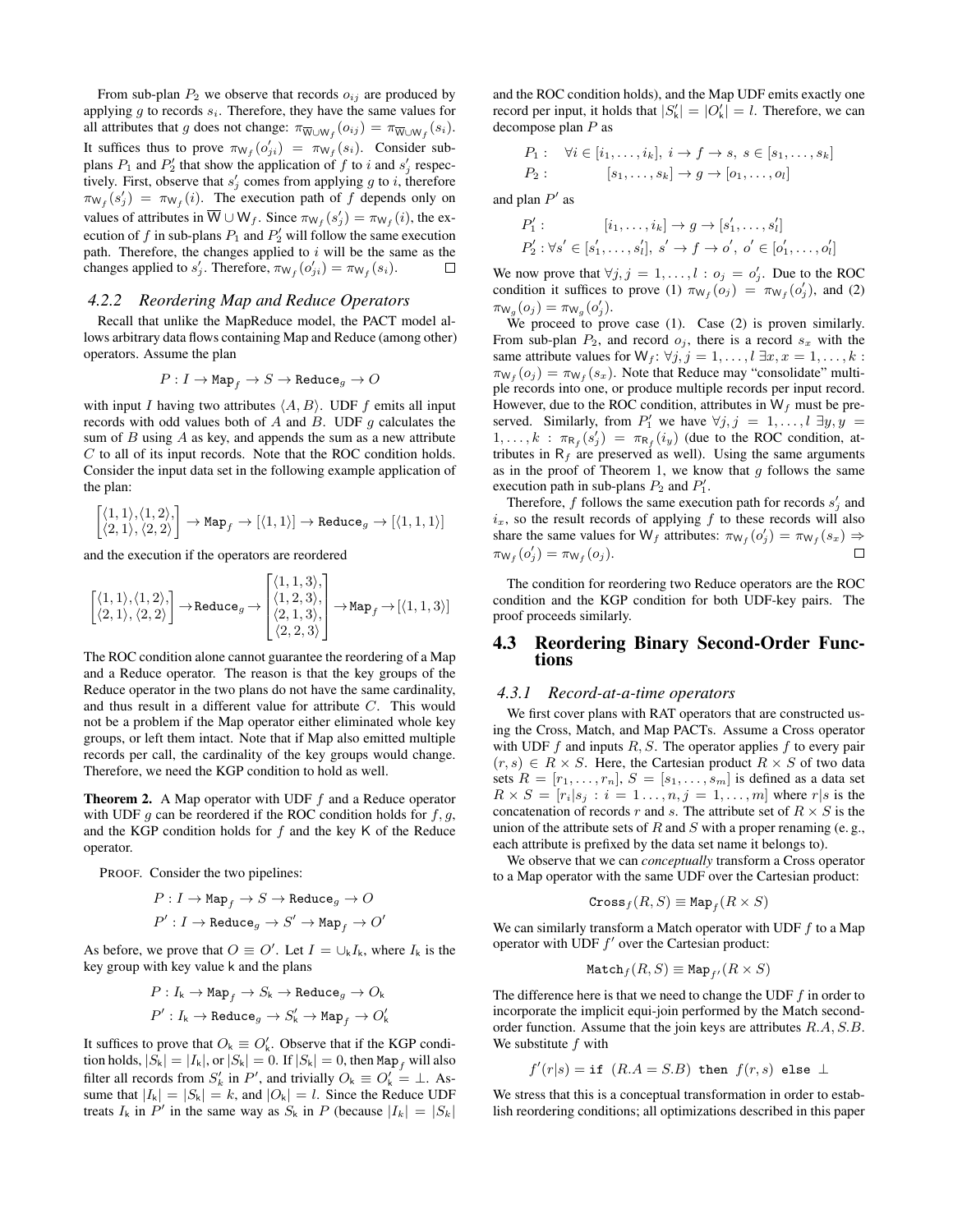are non-intrusive. This transformation simply means that the attributes used as keys for the Match operator are added to the read set  $R_f$  of the operator.

Using the above transformations, plans that contain Match, Cross, and Map operators are equivalent to plans that contain only Map operators and Cartesian products. Therefore, it only remains to establish when the latter two can be reordered:

**Theorem 3.** A Map operator with UDF  $f$  and a Cartesian product operator  $R \times S$  can be reordered as

$$
\mathrm{Map}_f(R\times S)\equiv\mathrm{Map}_f(R)\times S
$$

iff  $(R_f ∪ W_f) ∩ S = ∅$ , where S is the attribute set of S. The case of pushing the operator to the other side of the Cartesian product is symmetric.

The proof follows directly from the fact that  $(R_f \cup W_f) \cap S = \emptyset \Rightarrow$  $f(r|s) = f(r)|s.$ 

It is straightforward to construct the conditions that allow reordering for Match, Cross, and Map operators using Theorems 1 and 3. We now show the proof for reordering two Match operators with first order functions f, g, and key attributes  $K_f$ ,  $K_g$  as a series of transformations:



Step (a)  $\rightarrow$  (b) substitutes the Match operators with their Map and Cartesian product equivalents. Step (b)  $\rightarrow$  (c) reorders Map<sub>fl</sub> with the Cartesian product with  $T$ . For plans (b) and (c) to be equivalent it is necessary that f' does not use attributes of T ( $(R_{f'} \cup W_{f'}) \cap$  $T = \emptyset$ ). Step (c)  $\rightarrow$  (d) makes use of the conditions of Theorem 1 (namely the ROC condition on UDFs  $f', g'$ ) to reorder the two Map operators, and reorders the two Cartesian products using the normal associativity rule. Step (d)  $\rightarrow$  (e) pushes Map<sub>g</sub><sup>1</sup> under the Cartesian product, requiring the condition  $(R_{g'} \cup W_{g'}) \cap R = \emptyset$ . Finally, step (e)  $\rightarrow$  (f) reconstructs the Match operators. By collecting the conditions needed by the series of transformations, we arrive at the conditions to reorder two Match operators.

**Lemma 1.** Two Match operators with UDFs  $f, g$  and key sets  $K_f \subset R \cup S, K_g \subset S \cup T$  can be reordered iff the ROC condition holds for  $f', g', (R_{f'} \cup W_f) \cap T = \emptyset$ , and  $(R_{g'} \cup W_g) \cap R = \emptyset$ where  $R_{f'} = R_f \cup K_f$ , and  $R_{g'} = R_g \cup K_g$ .

By repeating the same process for each pair of Match, Cross, and Map, we establish similar conditions for all combinations of these operators.

### *4.3.2 Key-at-a-time operators*

Incorporating KAT operators (Reduce and CoGroup) requires stricter conditions, since groups must be preserved. We first show how to reorder a Reduce operator with a Cartesian product.

**Theorem 4.** A Reduce operator with UDF g and key K ∪ R and a Cartesian product operator  $R \times S$  can be reordered as

$$
\text{Reduce}_{g, \text{K} \cup \text{R}}(R \times S) \equiv R \times \text{Reduce}_{g, \text{K}}(S)
$$

iff  $(R_g \cup W_g) \cap R = \emptyset$ .

PROOF. Assume the data sets  $R = [r_i : i = 1 \dots, n], S =$  $[s_i : i = 1, \ldots, m]$ . The key of the Reduce operator K ∪ R includes all attributes of data set R. Note that  $K \subset S$ . Every record of the Cartesian product can be written as  $r_i|k_j|s'_k$ , where  $k_j$  is the part of the S record with attributes K, and  $s'_{k}$  is the part of an S record with non-key attributes. Every record  $r_i | k_j | s'_k$  of the Cartesian product belongs to the same Reduce group  $G_{ij}$ , determined by  $r_i$  and  $k_j$  only. The output of the plan is  $[g(G_{ij}), G_{ij}] = \{r_i | k_j | s'_k\}].$ Assume that  $q$  does not use any attribute of  $R$  for any purpose other than grouping its input data set. Then, it is safe to "push" Reduce<sub>g</sub> to the data set S and remove the R part of the Reduce key. This will produce groups  $G_j = \{k_j | s'_k\}$ , and the output of the reduce will be  $[g(G_j)]$ . By performing the Cartesian product of these groups with R, we get the set of records  $r_i|g(G_j)$ . If the Reduce UDF  $q$  simply emits the  $R$  attributes unchanged, we have  $r_i|g(k_j|s_k) = g(r_i|k_j|s_k).$  $\Box$ 

Using the above transformation, we can, in principle, reorder Reduce with Match and Cross operators by transforming the latter to Map operators over Cartesian products. It is not very often that the Reduce key includes all attributes of a data set. However, we can consider special cases where it is safe to *add* the R attributes to the Reduce key without changing the result. One case is when  $|R| = 1$ . This appears quite often in practice when implementing SQL queries with correlated subqueries that return a single tuple. More interestingly, using Theorem 4 as basis, we can arrive at a Match-Reduce transformation similar to the invariant grouping transformation in relational DBMSs [13]. Assume the plan

$$
\qquad \qquad \text{(a) Reduce}_{g,\mathsf{F}}(\texttt{Match}_{f,R.\mathsf{K}=S.\mathsf{F}}(R,S))
$$

where the Match keys are K  $\subset$  R, F  $\subset$  S, and the Reduce key is a superset of F. Assume that F is a foreign key to K. Then, in every record received by the Reduce operator, the F part uniquely determines all  $R$  attributes. We can therefore add  $R$  to the key of the Reduce operator without changing the Reduce groups, and apply Theorem 4 to push the Reduce under the Match. As always, the ROC and KGP conditions must hold in order to reorder the Reduce and Map UDFs. The transformation steps taking plan (a) above as the starting point are shown below.



The last step is to incorporate CoGroup operators. We note that a CoGroup operator can be conceptually transformed to a Reduce operator over the *tagged union*  $R \cup_T S$  of its inputs R, S:

$$
\text{CoGroup}_g(R,S)\equiv\text{Reduce}_{g'}(R\cup_T S)
$$

The tagged union of two data sets  $R$  and  $S$  is simply the data set  $R$ followed by the data set S, where each record has an additional *lineage* attribute l, which tracks the data set that the record originates from. The CoGroup UDF  $q$  is properly annotated to distinguish between data sets based on the lineage attribute, yielding the Reduce UDF  $g'$ .

Map and Reduce operators can be pushed down under the tagged union  $R \cup_T S$  if their UDFs operate only on one of the tagged union's inputs. This can be properly detected using the lineage attribute l. For example, assume that we want to push a Map operator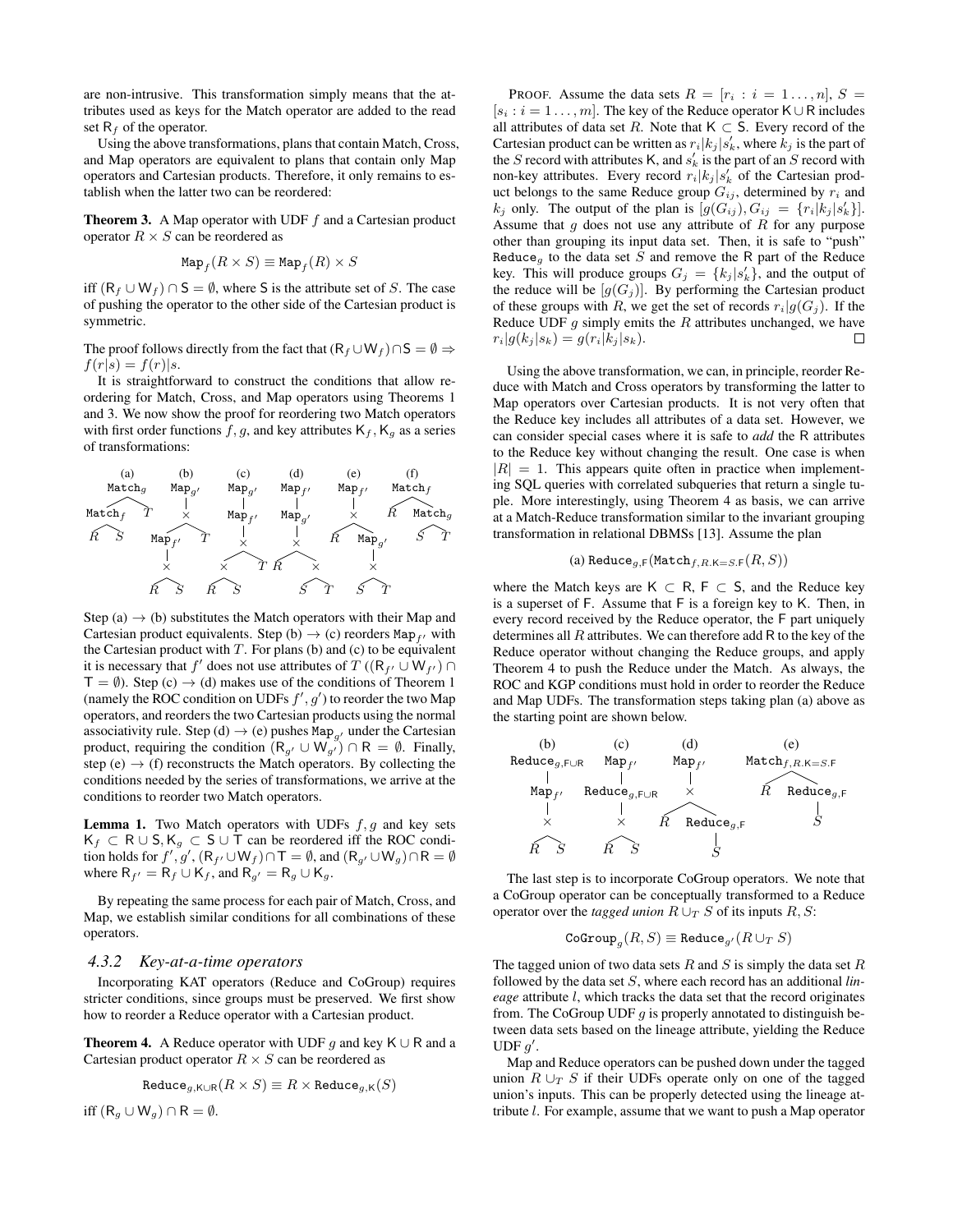with UDF f under the tagged union  $R \cup_T S$ , and that f uses only R attributes. We can define a UDF  $f_R$  as

$$
f_R(r) = \begin{cases} f(r) \text{ if } r.l = R\\ r \text{ otherwise.} \end{cases}
$$

thus forcing the Map UDF  $f$  to ignore  $S$  records. This transformation yields

$$
\operatorname{Map}_{f_R}(R \cup_T S) \equiv \operatorname{Map}_f(R) \cup_T S
$$

and allows the following series of transformations that show how a Map operator can be reordered with a CoGroup operator.



Step (a)  $\rightarrow$  (b) replaces CoGroup with its Reduce equivalent. Step (b)  $\rightarrow$  (c) uses the conditions of Theorem 2 to reorder the Map and Reduce operators and transforms Map's UDF  $f$  to  $f_R$ . Step  $(c) \rightarrow (d)$  pushes the Map operator under the tagged union by reversing the previous transformation. Finally, step (d)  $\rightarrow$  (e) reconstructs the CoGroup operator and transforms  $f_R$  back to f. We follow the same procedure to establish reordering conditions between CoGroup and other operators.

#### 4.4 Possible Optimizations

We have presented the necessary and sufficient conditions to reorder every combination of PACT operators. These conditions are usually the ROC and the KGP conditions, together with some restrictions on the key of the Reduce operator.

These conditions lead to a number of possible optimizations. First, assuming a straightforward implementation of an acyclic SQL query as a PACT program, our conditions allow the full set of join and selection reorderings that RDBMS optimizers consider. Second, we allow the invariant grouping transformation [13], the most elementary form of aggregation push-down. More advanced transformations that include group-by considered by RDBMSs assume knowledge of the nature of the aggregating function, and are thus of limited applicability in settings of arbitrary UDFs as ours [14].

We do not allow reorderings that need semantic information to be established, including associative side-effects. For example, we cannot reorder two Map functions that add a constant number to the same field. In addition, the fact that we discover the necessary conditions for reordering through static code analysis poses further restrictions to the possible optimizations (see Section 5 for details).

# 5. DISCOVERING PROPERTIES VIA CODE ANALYSIS

The reordering proofs presented in Section 4 assume knowledge of a global record, read and write sets for each operator, as well as bounds on the output cardinality. In this section, we briefly sketch our solution to estimating read and write sets, as well as creating a global record, via static code analysis. We omit the details for emit cardinalities, which can be estimated by traversing the control flow graph of a UDF.

Our solution relies on a static code analysis (SCA) framework that analyzes the Java bytecode of a UDF. We assume that the

framework provides a control flow graph and two data structures that are obtained by a data flow analysis: A use-definition chain USE-DEF(l, t) of a statement l and variable t is a list of all possible definitions of variable \$t that reach l without being overridden by other definitions. A definition-use chain  $DEF-USE(l, \text{ft})$ is a list of all uses of variable \$t defined in statement l.

For the remainder of this section, we assume that the UDF code is formatted as typed three-address code [5]. The possible statements in three-address code are definitions of a local (e. g., int i) or a temporary (e.g., int  $t$ ) variable, assignment (e.g.,  $t$ :=3), branching (e. g., if (\$t<3) goto label), as well as basic arithmetic and function calls. In addition, we assume the existence of an attribute type, Attribute, as well as record types InputRecord, and OutputRecord, and a set of functions that operate on these types. These functions constitute essentially the assumed record API, which is exposed to the programmer of PACT programs, and they are gradually introduced in the course of this section.

We estimate the read set  $R_f$  of an operator by scanning its UDF's code for statements of the form l:\$t:=getField(\$ir,n). Statement  $1$  stores the *n*-th field of the (parameter variable) input record \$ir to the temporary variable \$t. We assume that this is the only record API function to access a particular field of an input record. We further assume that integer n is statically computable. Recall that the *n*-th field of the input I corresponds to attribute  $\alpha(I, n)$  of the global record. We then look up all uses of the temporary variable \$t in the code using the data structure DEF-USE(\$t). If such uses exist, then we add the attribute  $\alpha(I, n)$  to R<sub>f</sub>.

Estimating the write set  $W_f$  of an operator is more challenging than read set estimation since also implicit modifications must be taken into account. Our record API provides two constructors to create an output record \$or. First, a copy constructor \$or=new OutputRecord(\$ir) to copy an input record \$ir. Second, the default constructor \$or=new OutputRecord() to create a new and empty output record \$or. The subtle difference is that the first constructor implicitly copies all attributes of the input record (*Implicit Copy*) while the second method implicitly projects all attributes (*Implicit Projection*). In addition, the API provides methods to explicitly copy, project, modify, and add single attributes to output records. Therefore, the code analysis method to estimate write sets must identify whether a user function implicitly copies or projects, and estimate a complementary set of explicitly projected or copied attributes. In addition, a set of modified and added attributes must be derived.

In order to identify the implicit operation and the attribute sets required for the write set estimation, we start by collecting all statements of the form e:emit(\$or) which emit the output record \$or. We track the origin of \$or and can safely identify the implicit operation by identifying the constructor call. If both constructors are used in different code paths, implicit projection is the safe choice. Subsequently, the remaining attribute sets are estimated by collecting all statements s:setField(\$or,n,\$t), that set the *n*-th field of output record  $\text{for}$  to the value of the temporary variable \$t. Explicit projections can be identified if \$t is null. Explicit copies require that \$t was previously set by l:\$t:=getField(\$ir,n). This can be easily detected by looking at USE-DEF(\$t). In all other cases, statement s defines an explicit modification operation and is added to the appropriate set. Note that it is always safe to consider s as an explicit modification. Our implementation includes an additional record constructor \$o=new OutputRecord(\$i1,\$i2) that concatenates two input records in order to support efficient binary UDFs. This constructor yields implicit copy operations for both input records. By looking at all statements s, we can also keep track of the global record. A new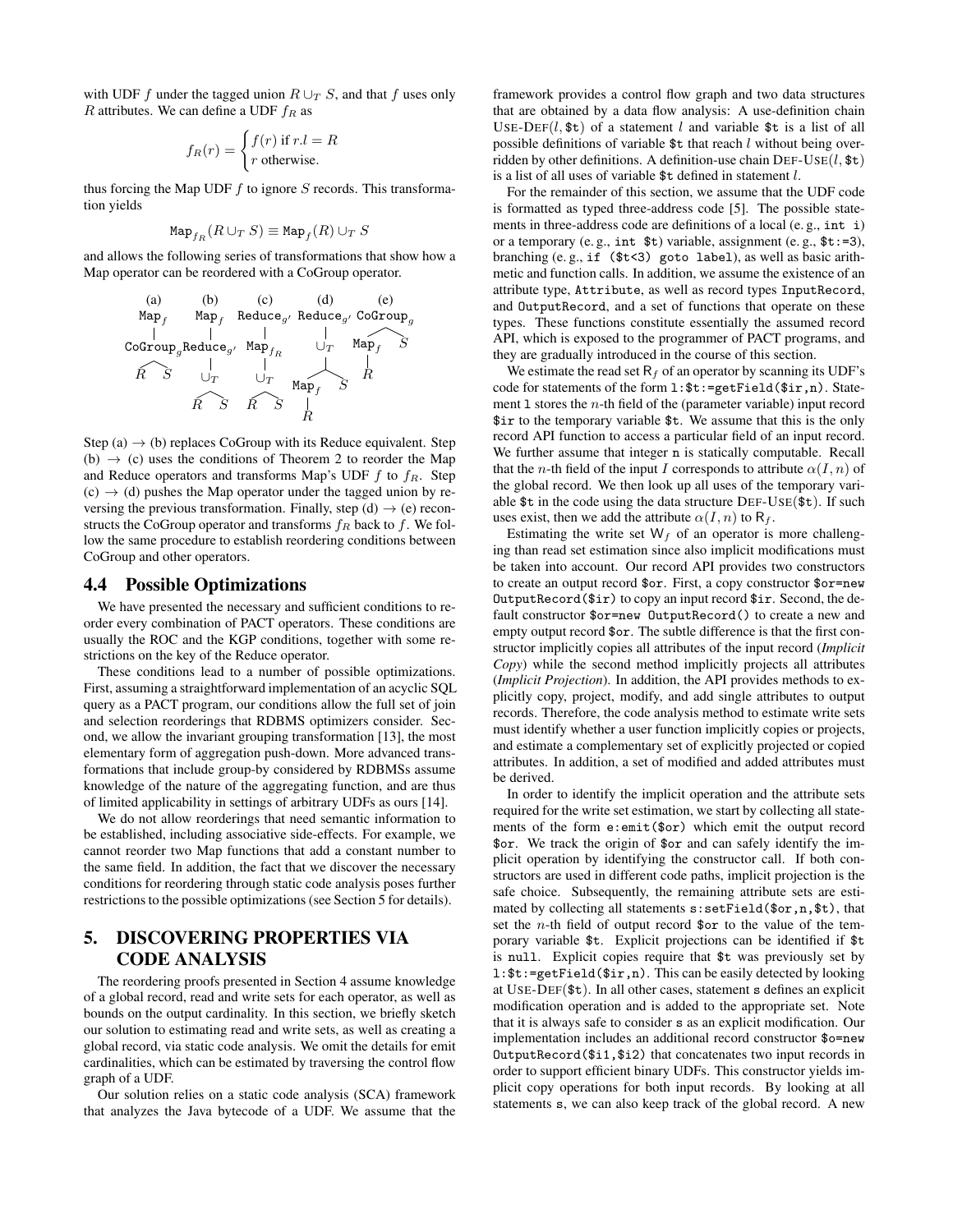attribute  $\alpha(O, n)$  is added to the global record if integer n is larger than  $\#I$ , the number of attributes in the input I.

The most important property of any method that relies on static code analysis is to guarantee *safety*. In our setting, safety is defined as follows: Our analysis algorithm creates a set of properties, which in turn lead to a certain set of possible reorderings. These reorderings result in a set of plans  $P'$  equivalent to the initial plan P. Our method is safe if  $P'$  and P produce the same query result for every possible input  $I$ .

We guarantee safety through conservatism. In particular, we guarantee that the properties discovered by our static code analysis algorithm are *supersets* of the true properties of any execution of the program for any collection of input data sets. We omit the proofs due to lack of space. The main intuition is that we consider all possible execution paths of operators, and we add an attribute to the global record, and read and write set of an operator when in doubt. Since the discovered properties are supersets of the real properties, they cause additional conflicts (see Section 4) leading to a subset of the valid reorderings, and thus to a subset of the true equivalent alternative plans.

#### 6. PLAN ENUMERATION

In this section, we present an algorithm that, for a given data flow, enumerates all data flows that can be derived by valid pairwise reorderings of operators. The algorithm differs significantly from the well-known enumeration algorithms used in traditional relational database optimizers, namely enumeration via top-down branch-and-bound [19,21] or bottom-up dynamic programming [27, 29]. This is due to the difference in the algorithm input. Traditional relational optimizers operate on algebraic expressions on which heuristics such as selection and projection push-down can be applied and from which data structures such as join graphs can be derived. In contrast, our enumeration algorithm is called with a specific data flow instance from which all valid reordered data flows must be generated. In the presented version, the algorithm is restricted to tree-shaped data flows, i. e., an operator may only have a single ancestor.

Algorithm 1 provides pseudocode for enumerating all valid alternatives for a given data flow. The algorithm is based on recursive calls to enumerate alternatives for sub-flows and the exchange of two neighboring operators. In the listing, data flows and sets of data flows are denoted with capitalized names while operators and sets of operators have lowercased names. The functions  $\text{getRoot}(D)$ and  $\texttt{rmRoot}(D)$  return or remove the root of the data flow D, while addRoot(D, r) appends r as root of D and setRoot(D, r) replaces  $D$ 's root with  $r$ . For ease of exposition, the algorithm as shown handles data flows with single-input operators only. However, it can be easily extended to deal with non-unary operators, and our implementation can, in fact, handle binary operators.

We discuss the algorithm and argue that it computes all valid reordered data flows with the help of an example data flow  $D =$  $[\text{Src} \rightarrow \text{Map}_1 \rightarrow \text{Map}_2 \rightarrow \text{Map}_3]$ . The flow consists of a data source  $Src$  and three Map operators with  $Map_3$  being the root. We assume that all Map operator pairs can be reordered except for Map<sub>2</sub> and Map<sub>3</sub>. The algorithm starts by recursively enumerating all reordered alternatives  $Alts_{-r}$  for  $D_{-r}$ , which is the input data flow D minus the root operator  $r$  (Map<sub>3</sub>) (Line 18):

$$
\begin{aligned} Alts_{-\texttt{Map}_3} & = \texttt{Enum-Alternatives}([\texttt{Src} \rightarrow \texttt{Map}_1 \rightarrow \texttt{Map}_2]) \\ & = \{ [\texttt{Src} \rightarrow \texttt{Map}_1 \rightarrow \texttt{Map}_2], [\texttt{Src} \rightarrow \texttt{Map}_2 \rightarrow \texttt{Map}_1] \} \end{aligned}
$$

The result of the first recursive call  $Alts_{-r}$  is used for two purposes. First, to enumerate a subset of the result Alts, namely all

#### Algorithm 1 Enumeration of Alternative Data Flows.

|      | 1: function ENUM-ALTERNATIVES( $D$ )                                |
|------|---------------------------------------------------------------------|
| 2:   | <b>input:</b> data flow D                                           |
| 3:   | <b>output:</b> all possible data flows derived by reordering of $D$ |
| 4:   | $Alts = mTab.get(\text{getMTabKey}(D))$ // check memoTable          |
| 5:   | if $(Alts \neq \emptyset)$ then                                     |
| 6:   | return Alts                                                         |
| 7:   | $r = getRoot(D)$ // get root r of D                                 |
| 8:   | <b>if</b> $(r$ is data source) <b>then</b>                          |
| 9:   | $Alts = \{r\}$                                                      |
| 10:  | else if $(r$ is data sink) then                                     |
| 11:  | $D_{-r}$ = rmRoot $(D)$                                             |
| 12:  | $Alts_{-r}$ = Enum-Alternatives( $D_{-r}$ )                         |
| 13:  | for $(A_{-r} \in Alts_{-r})$ do // add r to each $A_{-r}$           |
| 14:  | $Alts = Alts \cup \{addRoot(A_{-r}, r)\}\$                          |
| 1.5: | else if $(r$ is single-input operator) then                         |
| 16:  | $cand = \emptyset$                                                  |
| 17:  | $D_{-r}$ = rmRoot(D)                                                |
| 18:  | $Alts_{-r}$ = Enum-Alternatives( $D_{-r}$ )                         |
| 19:  | for $(A_{-r} \in Alts_{-r})$ do                                     |
| 20:  | s = getRoot $(A_{-r})$ // get candidate root s                      |
| 21:  | $Alts = Alts \cup \{addRoot(A_{-r}, r)\}$ // add r to $A_{-r}$      |
| 22:  | if $(s \notin cand \land \text{reorderable}(r, s))$ then            |
| 23:  | $cand = cand \cup \{s\}$ // enum candidate s only once              |
| 24:  | $D_{-s}$ =setRoot $(A_{-r}, r)$ // replace s by r                   |
| 25:  | $Alts_{-s}$ = Enum-Alternatives( $D_{-s}$ )                         |
| 26:  | for $A_{-s} \in Alts_{-s}$ do // append s to each $A_{-s}$          |
| 27:  | $Alts = Alts \cup \{addRoot(A_{-s}, s)\}$                           |
| 28:  | $mTab$ .put(getMTabKey(D), $Alts$ )                                 |
| 29:  | return Alts                                                         |

reordered flows with the original root  $r$ . This is done by simply appending the root r (Map<sub>3</sub>) to each computed alternative  $A_{-r} \in$ Alts<sub> $-r$ </sub> (Line 21):

$$
\begin{aligned} Alts = \{[\texttt{Src} \rightarrow \texttt{Map}_1 \rightarrow \texttt{Map}_2 \rightarrow \texttt{Map}_3]\} \,\cup \\ \{[\texttt{Src} \rightarrow \texttt{Map}_2 \rightarrow \texttt{Map}_1 \rightarrow \texttt{Map}_3]\} \end{aligned}
$$

Second,  $Alts_{-r}$  is used to retrieve candidate root operators s that can be reordered with  $r$ . For each root  $s$  of the computed alternatives  $A_{-r}$  ∈  $Alts_{-r}$ , the algorithm checks whether it can be reordered with the original root  $r$  (Map<sub>3</sub>) by calling the Boolean function reorderable( $r, s$ ) (Line 22). In our example, this is only true for  $s = Map_1$  and  $r = Map_3$  since  $Map_3$  and  $Map_2$ cannot be reordered. Therefore,  $\text{Map}_3$  replaces  $\text{Map}_1$  as root of  $A_{-r} = [\texttt{Src} \rightarrow \texttt{Map}_2 \rightarrow \texttt{Map}_1]$  , i.e., r is pushed down to data flow  $D_{-s}$  (Line 24):

$$
D_{\rm -Map_1} = [{\rm Src} \rightarrow {\rm Map}_2 \rightarrow {\rm Map}_3]
$$

The successive recursive call Enum-Alternatives $(D_{-s})$  enumerates all valid reorderings for the  $D_{-s}$  (Line 25):

$$
Alts_{-{\tt Map}_1} = {\tt Enum-Alternatives([\texttt{Src} \rightarrow {\tt Map}_2 \rightarrow {\tt Map}_3])} \\ = \{ [{\tt src} \rightarrow {\tt Map}_2 \rightarrow {\tt Map}_3]\}
$$

The result set  $Alts$  is amended by all valid reorderings that have  $s$ as root. This is done by simply appending s to all reordered flows  $A_{-s} \in Alts_{-s}$  (Line 27):

$$
Alts = Alts \cup \{ [\texttt{Src} \rightarrow \texttt{Map}_{2} \rightarrow \texttt{Map}_{3} \rightarrow \texttt{Map}_{1}]\}
$$

Finally, all computed alternatives *Alts* are returned:

$$
\begin{aligned} Alts = \{[\texttt{Src} \rightarrow \texttt{Map}_1 \rightarrow \texttt{Map}_2 \rightarrow \texttt{Map}_3], \\ [\texttt{Src} \rightarrow \texttt{Map}_2 \rightarrow \texttt{Map}_1 \rightarrow \texttt{Map}_3], \\ [\texttt{Src} \rightarrow \texttt{Map}_2 \rightarrow \texttt{Map}_3 \rightarrow \texttt{Map}_1]\} \end{aligned}
$$

In order to avoid duplicate enumerations, the algorithm may only descent once into recursion for each distinct root candidate s (Lines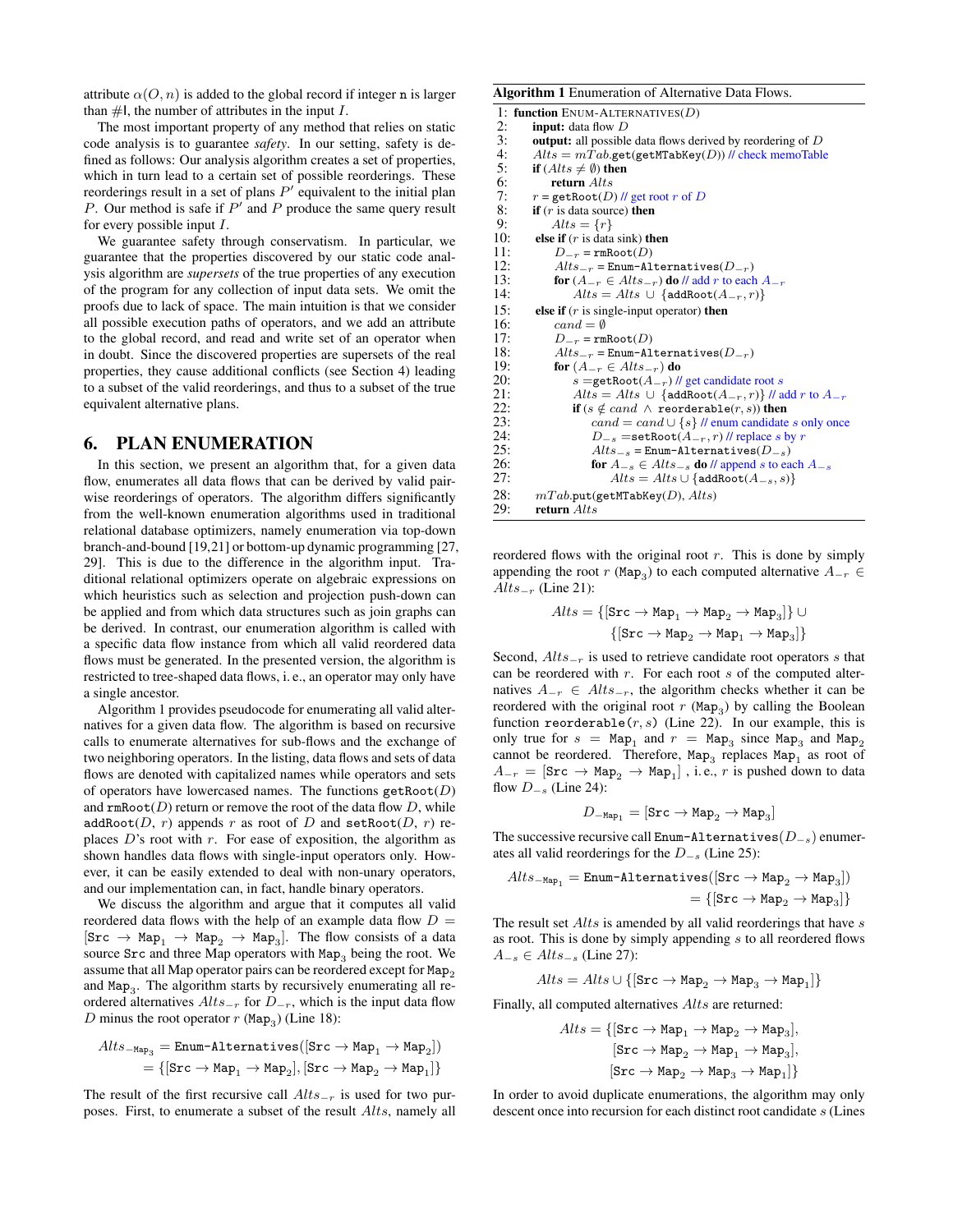16, 22, 23). The use of a memo table reduces the number of recursive descents and improves the runtime (Lines 4, 28).

The enumeration algorithm can also be easily integrated with a Volcano-style physical optimizer using interesting properties as described in [7, 21]. Instead of computing and returning all valid reordered data flows, the Enum-Alternatives() function can be adapted to compute the least expensive physical execution plan for each interesting property. Additionally, the algorithm must take care that at least one plan for each possible root node s of a subflow is returned, in order to enumerate all possible reorderings. Physical execution plans are generated by recursively computing the least expensive execution plans for sub-flows, choosing local and shipping strategies only for the root node, and connecting it to the sub-plan. Interesting properties can be tracked during recursive descent and be used to enumerate physical execution plans for sub-flows. By integrating cost-based physical optimization in the enumeration algorithm, the principle of optimality can be exploited which effectively reduces the number of enumerated alternatives.

In contrast to optimization of relational queries, our approach for enumerating reordered data flows is limited by the choice of the initial data flow. For some queries, such as queries that include circular join graphs, the initial data flow already implies a plan decision that cannot be changed by reordering operators.

### 7. EVALUATION

We implemented a prototype to evaluate our approach for data flow optimization. The prototype is based on a pre-release snapshot of the next version of the Stratosphere system which is available as open source [4]. Furthermore, we implemented data processing tasks from different domains as PACT programs to experimentally evaluate and validate our approach. The domains include relational OLAP, as well as weblog clickstream processing and biomedical text mining. Our experimental evaluation covers the following aspects. First, we assess the optimization potential for parallel data flows. Second, we evaluate the plan space enumerated by our optimizer. Third, we discuss the overhead of the plan enumeration algorithm. Finally, we verify that static code analysis can be used to derive the necessary properties for reordering UDFs.

We start discussing our prototypical implementation and present the PACT programs used for evaluation before we show and discuss experimental results.

# 7.1 Experimental Setup

The existing optimizer of Stratosphere performs cost-based physical optimization as known from parallel relational optimizers, i. e., it selects data shipping and execution strategies such as broadcasting and hybrid-hash joins for a given data flow [7]. The cost model is a combination of network IO, disk IO, and CPU costs of UDF calls. For result size and cost estimations, the optimizer relies on hints such as *"Average Number of Records Emitted per UDF Call"*, *"CPU Cost per UDF Call"*, and *"Number of Distinct Values per Key-Set"*. These can be provided by the user, a language compiler (e. g., Hive or Pig), or obtained by runtime profiling.

In order to implement our prototype, we adapted the optimization process of Stratosphere's optimizer in the following ways. Prior to plan enumeration, the optimizer obtains information about the UDFs which is required to reason about reorderability of operators. This information can be provided by manually attached annotations or derived by an SCA component. Our SCA component is based on the Soot framework [3], which provides all features required by our code analysis technique (see Section 5). It does also take care of establishing the global record. After the information has been obtained, all valid alternative data flows are computed using the enumeration algorithm presented in Section 6. The existing cost-based optimizer [7] is called for each alternative to choose shipping and local strategies and compute a cost estimate. Finally, the cheapest plan is selected and returned for execution.

We perform our experiments on a cluster of four machines each being equipped with two Intel Xeon E5530 Quadcore CPUs, 48 GB RAM, and ten 250 GB disks for data bundled in a RAID5. The machines are connected with 1 GBit Ethernet and run Linux (Ubuntu Server 10.04.3 LTS), Sun Java 6, and HDFS 0.20.2. We execute all tasks with a degree of parallelization of 32.

#### 7.2 Evaluation Programs

We evaluate our approach using four tasks from different domains. Algebraic optimization of relational queries is best known from relational DBMS but also applied in the context of parallel data flow systems by higher-level languages such as Hive [31], SCOPE [12], and Tenzing [16]. In order to show the effectiveness of our approach, we implemented two queries of the TPC-H benchmark for evaluation. Parallel data flow engines are commonly used for non-relational tasks. We show the applicability of data flow optimization for such domains by providing two non-relational tasks, namely biomedical text mining and weblog clickstream processing. All four tasks are implemented as handcrafted PACT data flows. In this section, we shortly present all tasks and their implementations.

Relational OLAP: We implemented slightly modified variants of queries 7 (where we reduced the selectivity of the shipdate filter and removed the final sorting) and 15 (where we removed the filter on total\_revenue) from the TPC-H benchmark to cover relational analytical tasks. For our experiments, we run both queries on a 400 GB TPC-H data set. Query 7 applies a local predicate on the lineitems relation, joins six relations with circular-connected join predicates, and finally performs a grouping with sum aggregation. Figure 2(a) shows our PACT implementation. All joins are implemented as Match operators except the join with the disjunctive join predicate (nation<sub>1</sub>  $\bowtie$  nation<sub>2</sub>), which is implemented as a filtering Map operator. Grouping and sum aggregation are done by a Reduce operator.



Figure 2: PACT data flows of Query 7: (a) Implemented data flow, (b) 1st ranked reordered data flow

Our query 15 applies a local predicate on the lineitem relation, joins it with the supplier table, and groups and aggregates to compute the final result. We implemented the local predicates as a Map, the join as a Match, and the grouping and aggregation as a Reduce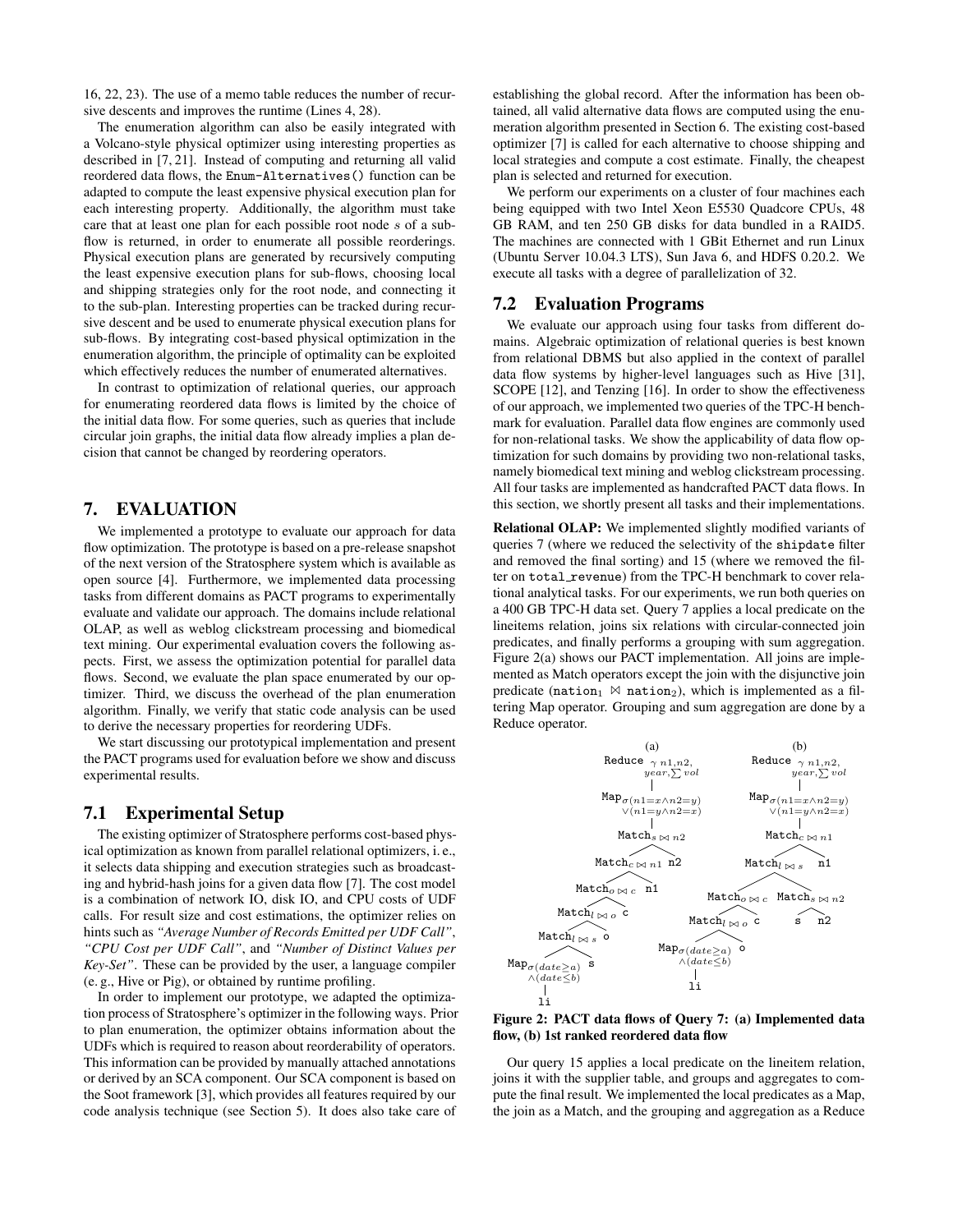operator (see Figure  $3(a)$ ). Note that the join predicate and the grouping clause reference the same attribute (s\_key). As shown in Section 4.3.2, this is a necessary condition to reorder a Match and a Reduce operator.



#### Figure 3: PACT data flows of Query 15: (a) Implemented data flow, (b) Data flow with Match before Reduce

Text Mining: We implemented a text mining task that detects relationships between genes and drugs described in biomedical text corpora. The data flow is a pipeline of Map operators which extract entities and relationships by applying several natural language processing (NLP) algorithms to the input. Our program takes a text collection as input and performs some linguistic preprocessing, e. g., tokenization and part-of-speech tagging on the input, to enable entity and relation extraction. In order to reduce intermediate result set sizes, each entity or relation extraction component also works as a filter by forwarding only those records that actually contain a gene, drug, or relation mention. Most NLP components are very compute-intensive since they often call third-party machine-learning or automaton-based components to enable the extraction process. Furthermore, most components have dependencies on other components to be executed in advance. These dependencies limit the set of valid reordered data flows. Optimization potential arises from different filter selectivities and varying execution costs for the text mining components. We execute the text mining data flow on a 425 MB subset of the PubMed data set.

Clickstream Processing: Weblog processing is a common example of non-relational data flows [20]. We implemented a task that processes web shop clickstream data (see Figure 4(a)). The task extracts click sessions that lead to buy actions and augments them with detailed user information. Such tasks are common preprocessing steps for data mining algorithms. In our scenario, a clickstream entry contains an IP address, a timestamp, and a visited URL. The URL encodes a session id, and the performed user action. The first Reduce operator filters on sessions that include at least one buy action. The successive Reduce operator condenses a session into a single record. The following Match operator joins by session id with a relation that resolves session ids to ids of logged in users, thereby selecting only sessions with logged in users. Finally, a second Match operator appends detailed user information by joining on the user id. For our experiments, we ran the task on 430 GB click, 13.8 GB login, and 9.2 GB user info data.



Figure 4: PACT data flows of clickstream processing task: (a) Implemented data flow, (b) 1st ranked reordered data flow

# 7.3 Experiments

Optimization Potential: Query optimization as performed by modern relational DBMSs has the potential to improve query execution time by orders of magnitude. Our first set of experiments assesses the potential of our generic data flow optimization technique. We enumerate all possible data flows for a given PACT program. Each reordered alternative is fed into the physical optimizer where shipping and local execution strategies are enumerated, and cost estimates are obtained. We sort the resulting plans in ascending order by their estimated costs and assign a rank to each plan that corresponds to its position in the list. We pick ten plans in regular rank intervals from the list and execute them. For each executed plan, we plot the cost estimate of the optimizer and the actual runtime (averaged over three runs), both normalized by the lowest estimated costs and averaged runtime respectively.

Figure 5 shows the results for TPC-H query 7. The enumeration algorithm explored a space of 2518 alternative plans. We see that the plan with the least estimated costs provides also the least execution time with an absolute runtime of roughly 6 minutes (see Figure 2(b) for this plan). The last ranked plan is slower by a factor of 7 and requires the most time for execution (about 45 minutes).



Figure 5: Normalized cost estimates and execution runtime for 10 regularly picked execution plans of the TPC-H query 7.

Figure 6 shows the estimated costs and runtimes for selected plans of the text mining task. The best plan (according to estimated costs) outperforms the worst by almost an order of magnitude.



Figure 6: Normalized cost estimates and execution runtime for 10 regularly picked execution plans of the text mining job.

Our experiments show that reordering of data flows can lead to significant performance improvements. Due to the observation that in general execution plans with higher cost estimates require more time for execution, we can also approve the validity of the optimizer's cost model. We note that Stratosphere does not support indexes, columnar layouts, or materialized views yet. Therefore, all execution plans result in full scans of all included data sets, which limits the achievable runtime improvements.

Plan Enumeration Space: We continue discussing the plan enumeration space with TPC-H query 15. Our implementation is based on a Map, a Reduce, and a Match operator (see Figure 3). We can exchange Match and Reduce since the ROC condition is fulfilled, Match preserves the group cardinality because it is a PK-FK join, and Reduce groups on the match key  $(s_{\text{key}})$ . This is essentially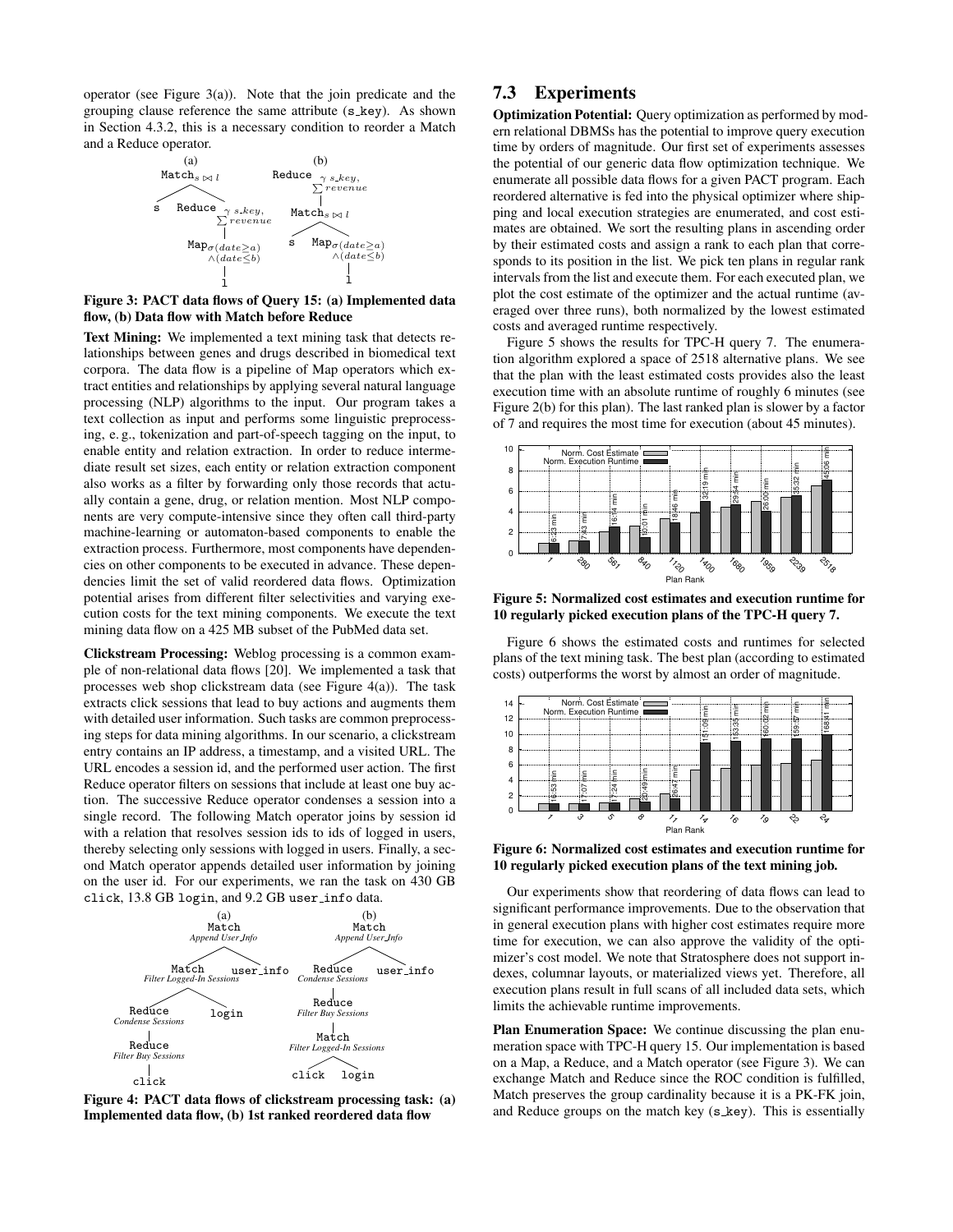an aggregation push-up rewrite that could also be applied by a relational optimizer. Besides the changed order of Reduce and Match, the rewrite also leads to different physical plan choices.

For the data flow with Reduce being the input of Match (Figure  $3(a)$ ), the physical optimizer chooses to partition the input of Reduce and establish the groups by sorting. The grouped and aggregated result is locally forwarded into the Match operator and used to build a hash table. Since Match operates on the same key as Reduce, the partitioning property remains and can be reused. To compute the final result, the supplier relation is also partitioned, shipped to the Match operator, and probed against the hash table. In fact, the optimizer could also choose to reuse the sorting of Reduce and perform a sort-merge join for Match. However, this would require to sort the supplier relation.

The alternative data flow with Match being the input of Reduce (Figure 3(b)) is executed using a different shipping strategy. In this case, Match's lineitem input is much larger than the supplier input, since it has not been aggregated as in the previous case. Therefore, the optimizer decides to broadcast the much smaller supplier input to all parallel instances of Match and build a hash table from it. The lineitem side is locally forwarded and probed against the hash table. The result is partitioned and shipped to Reduce which groups by sorting and computes the final result.





As previously stated, our optimizer is also able to reorder nonrelational operators. Figure 4 shows (a) the implemented PACT program and (b) the data flow chosen by the optimizer for the clickstream processing task. Both Reduce operators are non-relational operators. The *"Filter Buy Sessions"* UDF is called with all click records of a session and checks whether at least one click performs a buy action. In that case, all click records are forwarded, otherwise none. The subsequent *"Condense Sessions"* UDF collects all clicks of a session, merges them into a single record and forwards it. Comparing the best performing and the implemented data flow, we see that the optimizer pushed the selective join (*"Filter Logged-In Sessions"*) below both non-relational Reduce operations. We are not aware of a data processing system that is able to perform similar optimizations. Figure 7 gives the estimated costs and runtimes of all four execution plans. The best performing plan beats the implemented data flow (Rank 3) by a factor of 1.4 or 13:47 minutes.

Our optimizer explores large fractions of the search space that conventional relational optimizers cover, including bushy join orders (Figure 2), pushed aggregations (Figure 3), and reasoning about interesting properties [7]. Furthermore, we show that our approach enables optimizations that are not supported by any current data analysis system we are aware of (Figure 4).

Enumeration Time: Our enumeration algorithm is facing the same problem of exponential search space sizes as relational optimizers. As previously discussed, our prototypical implementation first enumerates all valid reordered data flows and subsequently calls the physical optimizer for each candidate. This implementation does

| <b>PACT</b> Task   | Enumerated Orders with   | Enumerated      |
|--------------------|--------------------------|-----------------|
|                    | <b>Manual Annotation</b> | Orders with SCA |
| Clickstream        |                          | 3(75%)          |
| TPC-H O7           | 2518                     | 2518 (100%)     |
| TPC-H O15          |                          | $4(100\%)$      |
| <b>Text Mining</b> | 24                       | 24 (100%)       |

#### Table 1: Comparing number of reordered alternatives for manually annotated and automatically derived read and write sets.

not permit cost-based search space pruning and it is not tailored towards efficient plan enumeration. In Section 6 we gave an intuition how the enumeration algorithm could integrated with physical optimization. An important part of our future research is to leverage well-known search space pruning techniques and benchmark the overhead of our query optimizer. For all queries presented so far, which represent typical data analysis tasks, plan enumeration took less than 1654 ms using our naive implementation. The overhead of performing the static code analysis is virtually zero.

Feasibility of Static Code Analysis: We evaluate the feasibility of static code analysis to determine read and write sets of UDFs. For this purpose, we compare the number of reordered alternative data flows that were enumerated based on read and write sets which were manually annotated and automatically derived using static code analysis. Table 1 gives the results for all presented evaluation tasks. The information extracted by our prototypical implementation of the SCA component enables the optimizer to enumerate almost all valid plans for our four evaluation data flows. The current implementation is restricted to information that is available at UDF compile time and can be easily accessed such as field accesses with literals and final variables. This can be extended to more exhaustive control flow tracking and incorporation of job configurations which are only available at optimization time.

# 8. RELATED WORK

We are not aware of any work that aims to optimize data flows with unknown operator semantics by reordering. The work most relevant to ours is Manimal [26]. Manimal applies static code analysis to MapReduce programs to identify relational-style selections and projections. An optimizer selects from available  $B^+$ -tree indexes and decides on the use of delta-compression. Manimal's optimizations are orthogonal to ours (operator reordering), and would constitute valuable additions to our system.

Optimization of user-defined predicates was discussed in the context of extensible RDBMSs [15, 23]. This line of work only considered UDFs with the semantics of relational selection operators. Therefore, the challenge was not to identify when reordering is possible, but when it is beneficial.

A number of recent approaches consider optimization in the context of translating a higher-level algebraic specification to a data flow. Higher-level specifications include AQL [9], Pig [28], Jaql [10], Hive [31], Tenzing [16], DryadLINQ [33], and SCOPE [12]. The target parallel data flow platforms include MapReduce [17], Dryad [25], and Hyracks [11]. In contrast to these approaches, our work applies optimization directly to data flows without knowledge of the operator's algebraic properties. We view the two approaches as complementary; while we show that some optimizations can be done at the data flow level, thus making a data flow engine able to seamlessly handle multiple data and programming models, other optimizations are semantic in nature and can only be done at a higher level. We note that higher-level language translators can enrich data flows with reordering information based on the operators semantics, hence enabling the unified optimization of operator order and physical optimization at the data flow abstraction.